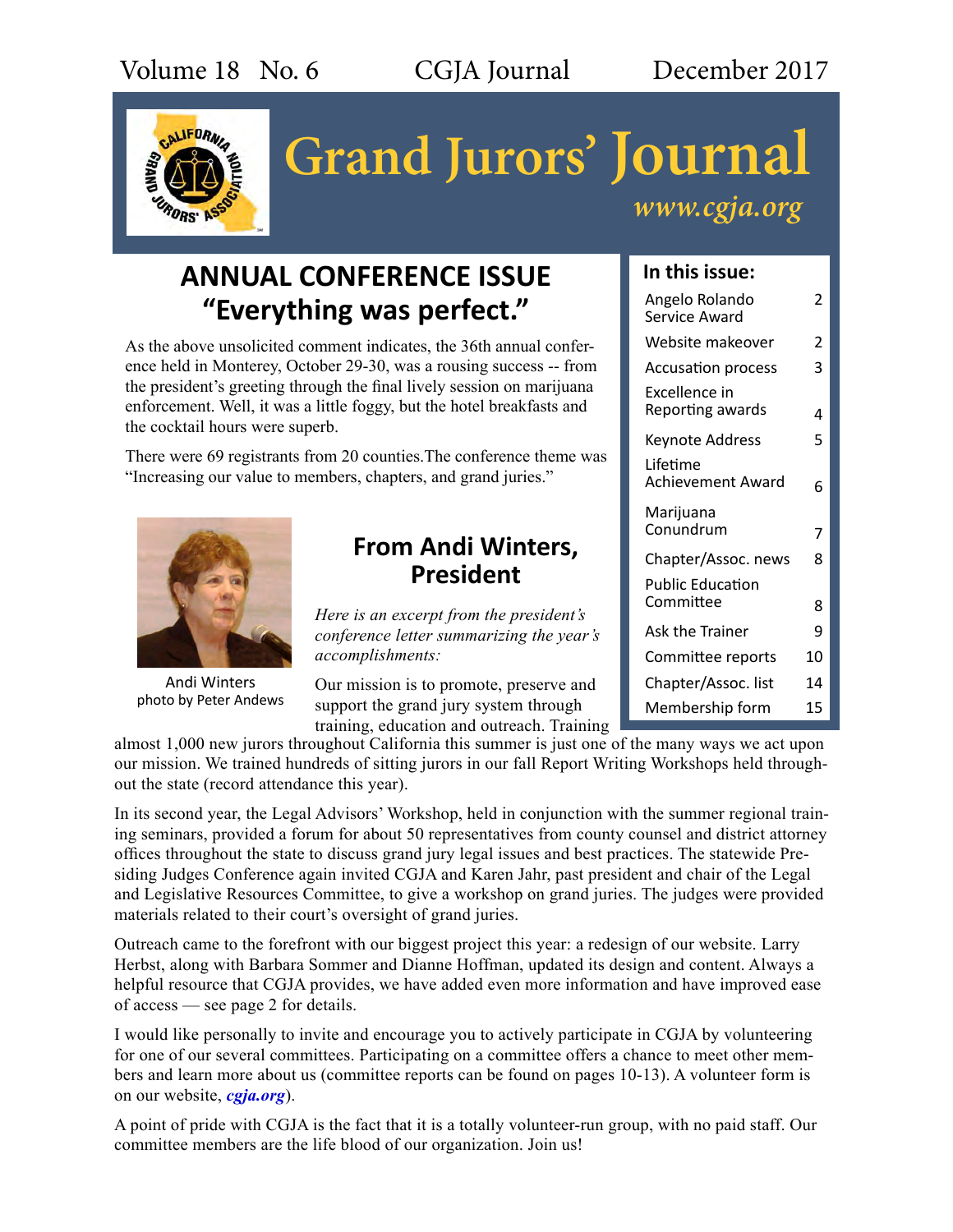# **Thank you, members of the Annual Conference Committee**

Lloyd Bell (Chair), Medsie Bolin, Barbara Arietta, Leslie Lea, Jerry Lewi and Chuck Maclean



# **CGJA Website Makeover** By Larry Herbst, Webmaster

Check out our new website layout with a more contemporary look, artistic graphic design and streamlined navigation — same location, *[cgja.org](http://cgja.org)* (be sure to clear your browser history if you have used our previous website). We have retained all of the familiar reference material:

#### **For grand juries**

- An expanded library of sample documents
- Links to other website pages containing useful information on local and state government
- FAQs
- Annual training schedules and registration.



#### **For chapters and associations**

- Reference materials concerning grand juror recruitment and orientation
- How-tos
- Templates for chapter bylaws.

#### **For members**

- Information about CGJA
- Membership renewals online
- The bimonthly Grand Jurors' Journal
- Our awards.

I want to thank the Website Revitalization Committee members, Dianne Hoffman, Lou Panetta, Jim Ragan, Barbara Sommer and Ron Zurek (Assistant webmaster) for their work on the concept design and content, Elevation Web for their design and implementation of the new site, and the stakeholders for this project including the Board of Directors, committee chairs and various CGJA members all of whom provided feedback and ideas for our makeover.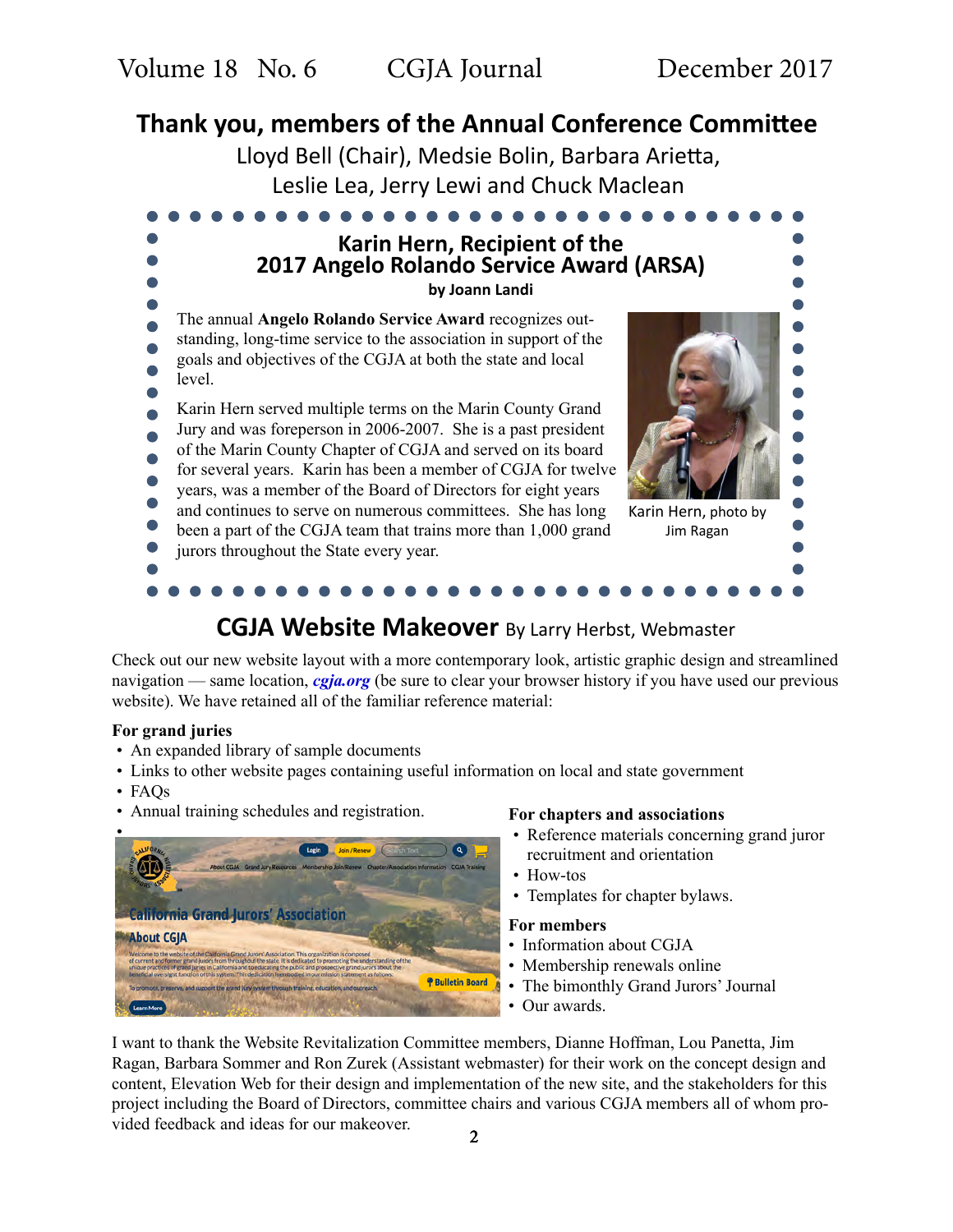## **Uncharted Territory: The Accusation Process**

Jim Mellander, 2016-17 foreperson, described the Contra Costa Grand Jury's recent foray into the accusation process. Grand juries can initiate accusations, but few do. Section 919c of the *California Penal Code* states

"The grand jury shall inquire into the willful or corrupt misconduct in office of public officers of every description within the county."

Section 3060 of the *Caifornia Government Code* adds that "An accusation in writing against any officer of a district, county, or city, including any member of the governing board or personnel commission of



Lloyd Bell and Jim Mellander, photo by Peter Andrews

a school district or any humane officer, for willful or corrupt misconduct in office, may be presented by the grand jury of the county for, or in, which the officer accused is elected or appointed."

Taking these sections seriously, the 2016-17 Contra Costa Grand Jury embarked upon an investigation of the county's district attorney.

Following an investigation by the California Fair Political Practices Commission (FPPC), the district attorney admitted to converting campaign funds to personal use. He stated that he considered these to be loans. However, he failed to report "loans" on required public filings, signed under penalty of perjury. He was fined by the FPPC. The misconduct was widely reported in the media.

Members of the Contra Costa grand jury felt that the nature of the office was such that the district attorney should be held to high standards of behavior. They voted to proceed with an accusation process. They were well aware of the hazards of such a step because a previous investigation in San Diego County had resulted in ruining a career, despite having been judged to be a spurious accusation. They contacted the judge and the county counsel, took testimony and acquired relevant documents.

After a lengthy process of investigation and deliberation, an accusation with three charges was approved and filed in the Contra Costa Superior Court:

Conversion of campaign funds to personal use.

Failure to disclose personal use of campaign funds.

Signed and filed documents that contained misrepresentations, omissions and/or false statements under penalty of perjury.

After the filing, there was intense media attention. The District Attorneys Association voted "no confidence" in the Contra Costa District Attorney. The Court appointed the California Attorney General as prosecutor. The day before the scheduled arraignment, the attorney general filed criminal charges paralleling the grand jury accusation. At the arraignment, the district attorney took a plea deal and resigned from office.



Break time, photos by Peter Andrews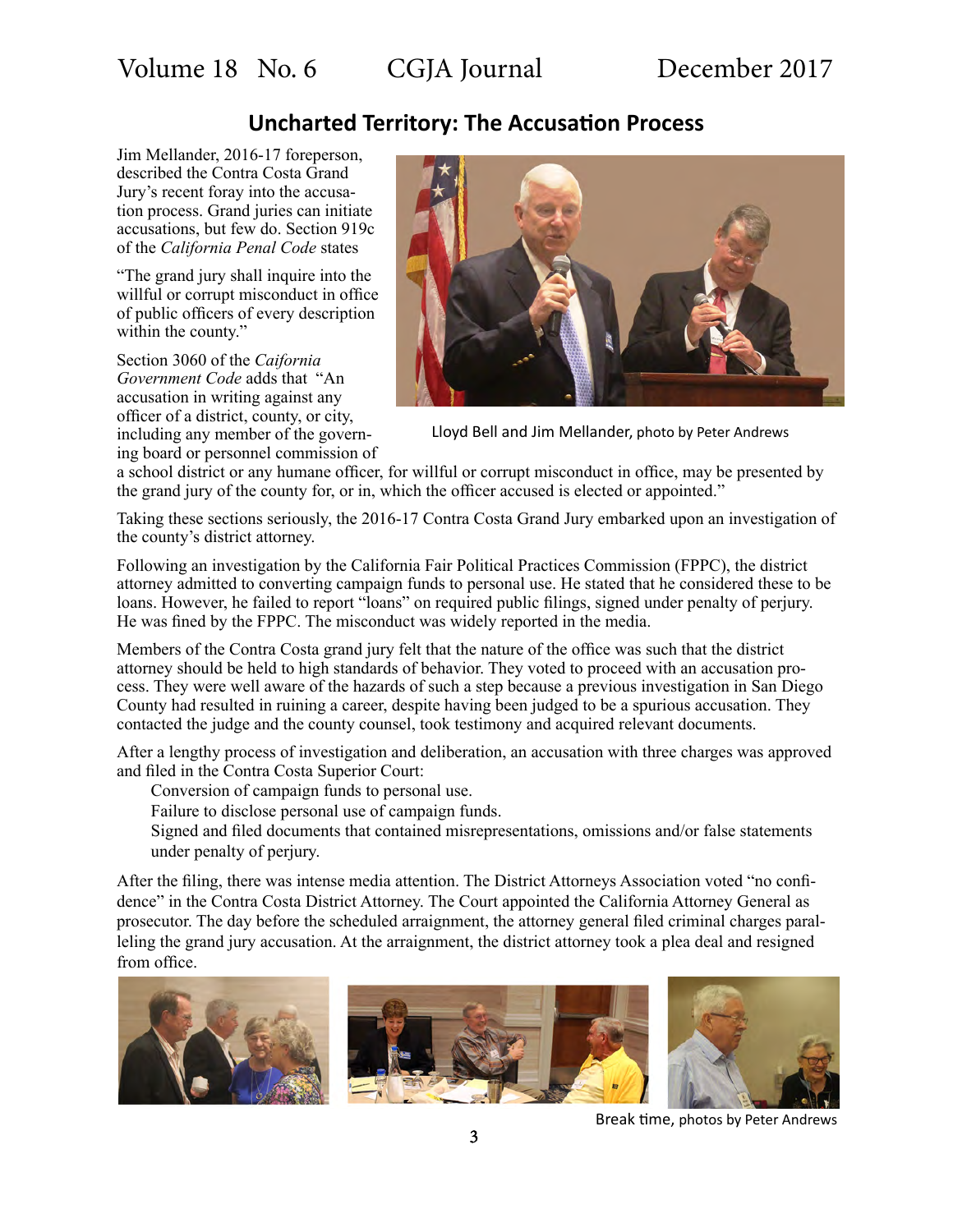## **Lake County Grand Jury Receives Excellence in Reporting Award**

In a prescient move regarding ongoing disaster preparedness, the 2015-16 Lake County Grand Jury investigated various county agency responses to the devastating fires suffered by the county in 2015. In the preceding year, the manager of the Office of Emergency Services, in its Strategic Plan, had identified areas of weakness in the County disaster preparedness and suggested specific remedies. Although some recommendations were implemented (e.g., starting to update the, Emergency Operations Plan, holding training sessions), others were not in place fourteen months later when the Valley Fire occurred.

In their report "Role of the Office of Emergency Services in County Disaster Preparedness," the grand jury pointed out deficiencies in organization, supervision and implementation. It also found that because of the shortcomings brought to light during the Valley Fire, County efforts were underway to see that they did not reoccur.

The annual Grand Jury Reporting Award is one of two annual Excellence in Reporting (EIR) awards. It recognizes a report that is of high quality, has a positive impact on the community and increases awareness of the California grand jury system. For more information and to view all of the nominations, see our website at *[cgja.org/eir](https://cgja.org/excellence-reporting-award)*. Nominations for next year's recipient will open in the spring.



Pictured from left to right: EIR subcommittee members, Mary Lou Oliver and Marianne Jameson; Phillip Myers, Rosemary Dontje and Kathryn Schmid of Lake County, accepting the award from Barbara Sommer, EIR subcommittee chair. Photo by Jim Ragan.



**East Bay Express Receives Best Media Reporting Award**

Clark (president) of the Alameda Chapter. Photo by The Grand Jury Media Coverage Award program Shown accepting the award on behalf of the *East Bay Express*, from the left: Mike Henn and Janet Jim Ragan.

Throughout 2016, the *East Bay Express* clearly analyzed Grand Jury reports and regularly informed the public of their relevance to current government issues. The news outlet, available in many public locations, reported on the grand jury's comprehensive investigation of a councilmember's conflict of interest.

It covered the grand jury's findings regarding the email policy of the city of Berkeley as it pertains to the public's right to know. In addition, the *East Bay Express* brought to light findings with regard to expensive Oakland city waste contracts.

recognizes individuals and media that have created positive changes in their communities by increasing

awareness of the California Grand Jury system. The nomination for the award was made by CGJA's newest chapter – Alameda County. Welcome!

For more information about the Excellence in Reporting program, see our website at *[cgja.org/eir](https://cgja.org/excellence-reporting-award)*.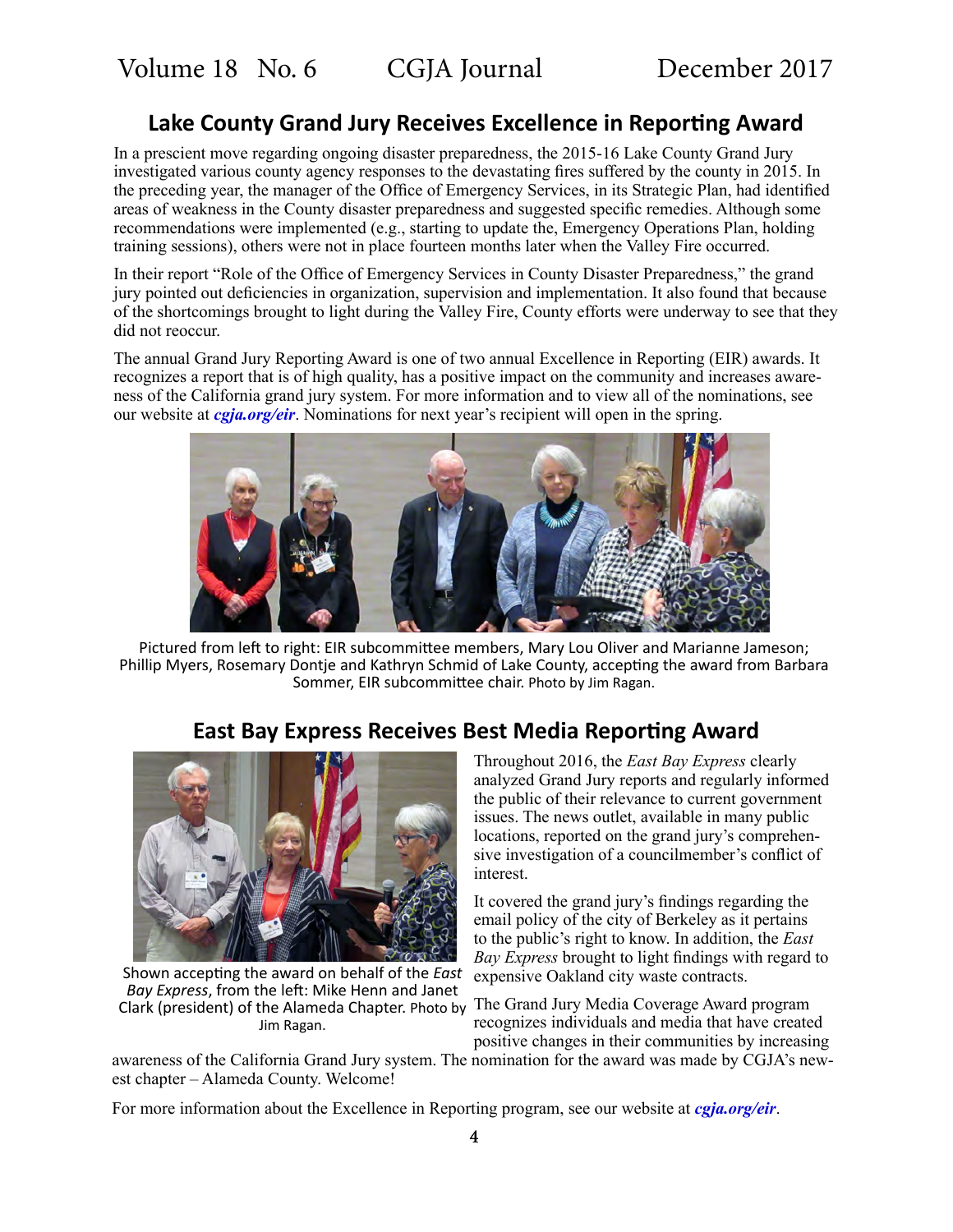# **Keynote Address: A Judge's Perspective Honorable Steven Jahr, Judge, Shasta County Suprior Cort (ret.)**

Most new judges have little more knowledge about the civil grand jury than citizens at large. And until relatively recently, there were few resources available to guide judges in overseeing civil grand juries, according to our keynote speaker, Judge Steven Jahr (Shasta County Superior Court, ret.).

This unfamiliarity is not surprising, given that most superior court judges did not interact with the grand jury when they practiced law. Only those few who have come from county counsel's offices have ever provided legal services to the civil grand jury.

In most courts, the presiding judge oversees the formation and internal functions of the grand jury; in the others, the task is delegated to a supervising judge. The workload of the presiding judge – who in most cases carries a

full judicial assignment – does not leave much time for learning about the internal workings of the grand jury; or the fine points of juror recruitment, selection and discipline; or the standards for the review of final reports.

When Judge Jahr served his four years as presiding judge over twenty years ago, there were no how-to guides or legal treatises for the judge overseeing the grand jury, only the *Penal Code* and case law, which rarely deal with the grand jury's administrative matters. Presiding judges instead had to rely on their predecessors and court staff for practical advice.

Judge Jahr observed that in the two decades since then, CGJA has developed resources of great value to the court: an extensive Training Manual for grand jurors; the *Compendium of California Grand Jury Law* for jurors, their legal advisors and the court; and, for judges, the *Practical Guide for Supervising Civil Grand Juries*. The courts now have resources at hand whenever oversight issues arise.

That's not all that CGJA has done, he noted. Most chapters support the courts by assisting in recruitment and several take part in the screening of applicants, ensuring a higher quality selection process and stronger grand juries.

From Judge Jahr's perspective, as the judiciary becomes better informed about the practical resources now available to them, new presiding judges are likely to be in an increasingly receptive frame of mind toward CGJA and its chapters when taking on grand jury duties.



Al and Carol Witten staffed the registration table, photo by Peter Andrews



Serious talk, photos by Peter Andrews



Hon. Steven Jahr, photo by Jim Ragan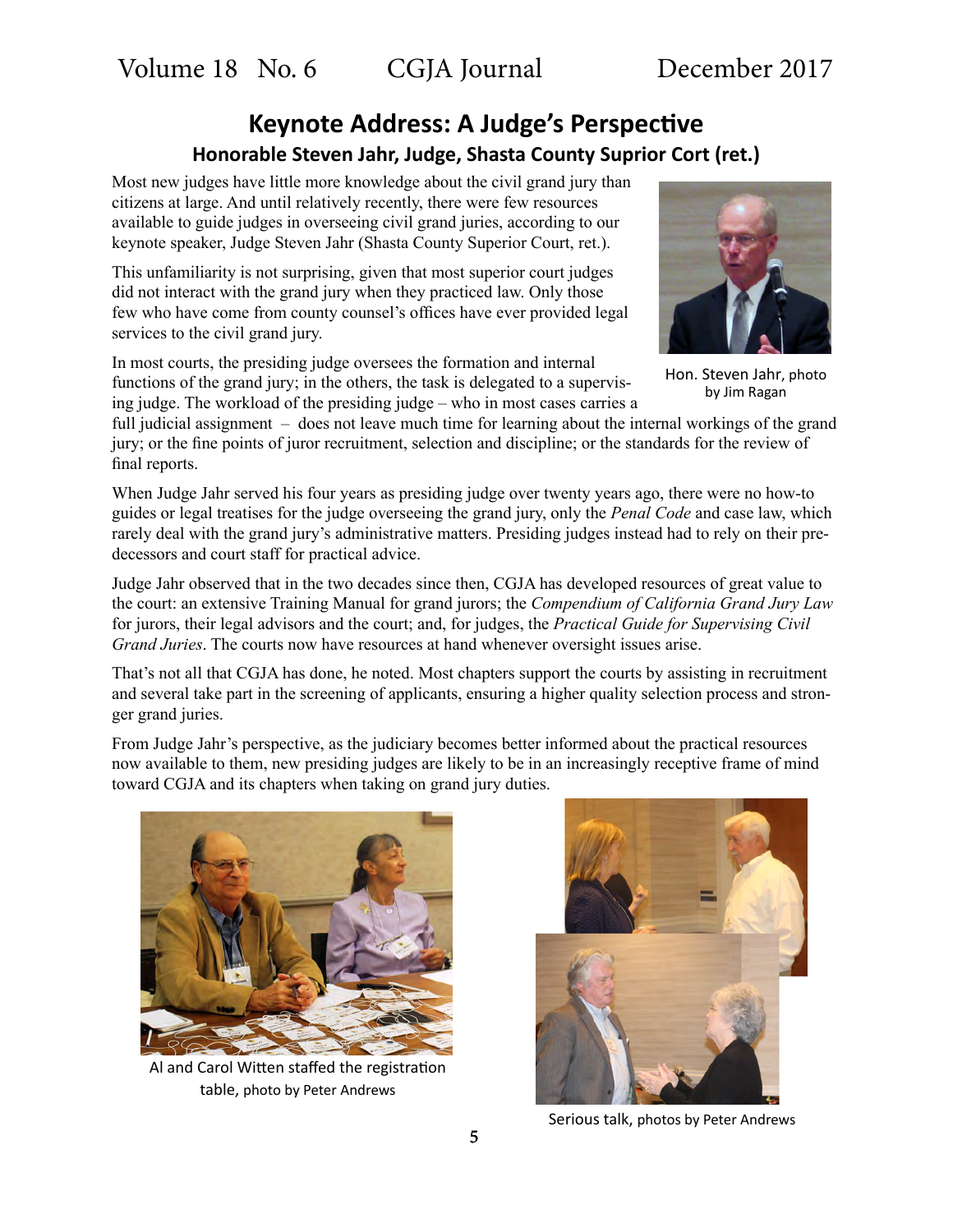# **CGJA Grants Lifetime Achievement Award to Marsha Caranci**



Photo by Jim Ragan

By Karen Jahr

Any organization that aspires to excellence needs two kinds of members: leaders – people with a vision of what the organization can and should be, and workers – those who, day after day, carry out the tasks needed to achieve that vision of excellence.

On rare occasions, an organization is lucky enough to have a single person who is both an insightful leader and a tireless worker. Such is Marsha Caranci, who was recognized by CGJA's Board of Directors with its Lifetime Achievement Award.

Marsha's most notable contributions to CGJA have been in the area of grand juror training. Starting as a trainer in 2004, Marsha joined the Training Committee in 2006 and became its chair in 2011. Today she heads CGJA's largest and most significant mission – leading a team of 26 volunteer members who serve as trainers or logistical support through our training committee and its six subcommittees.

Due in large measure to Marsha's efforts, our training program has vastly expanded to include – in  $2017$ grand juror training in 30 venues, including two-day seminars across the state, as well as four foreperson workshops, seven report writing workshops and three legal advisor workshops.

These seminars and workshops are the public face of our training program. Behind the scenes, the program requires a year of hard work to recruit and train trainers, update our curriculum and program materials, and establish and maintain contacts with 58 grand juries, courts and counties to schedule these trainings. Marsha has devoted thousands of hours to these efforts.

Additionally, under Marsha's leadership, the quality of the training experience has improved every year. Our programs now include a host of interactive exercises, outstanding visuals including demonstration videos, comprehensive program materials and on our website, dozens of downloadable sample documents for the use of grand juries.

Not only is she the nonstop engine for our training program, Marsha has also served in other capacities during the past 14 years. She was an active member of the CGJA Board of Directors from 2008 to 2016, and she currently serves on three committees in addition to Training: Finance, Nominations-Elections and Bylaws and Policies Review. She regularly provides a column "Ask the Trainer" for the CGJA Grand Jurors' Journal.

At the local level, she was the co-founder of and continues to be an active member of the Shasta County chapter of CGJA. She has been instrumental in forging a productive ongoing relationship with the Shasta County Superior Court.

Wherever Marsha serves, she fully immerses herself in the effort. She embodies the best of public service. We are all the beneficiaries of her insights, dedication, skills and warmth. She has been indispensable to the success of CGJA.



Swearing-in the Board of Directors, photo by Jerry Lewi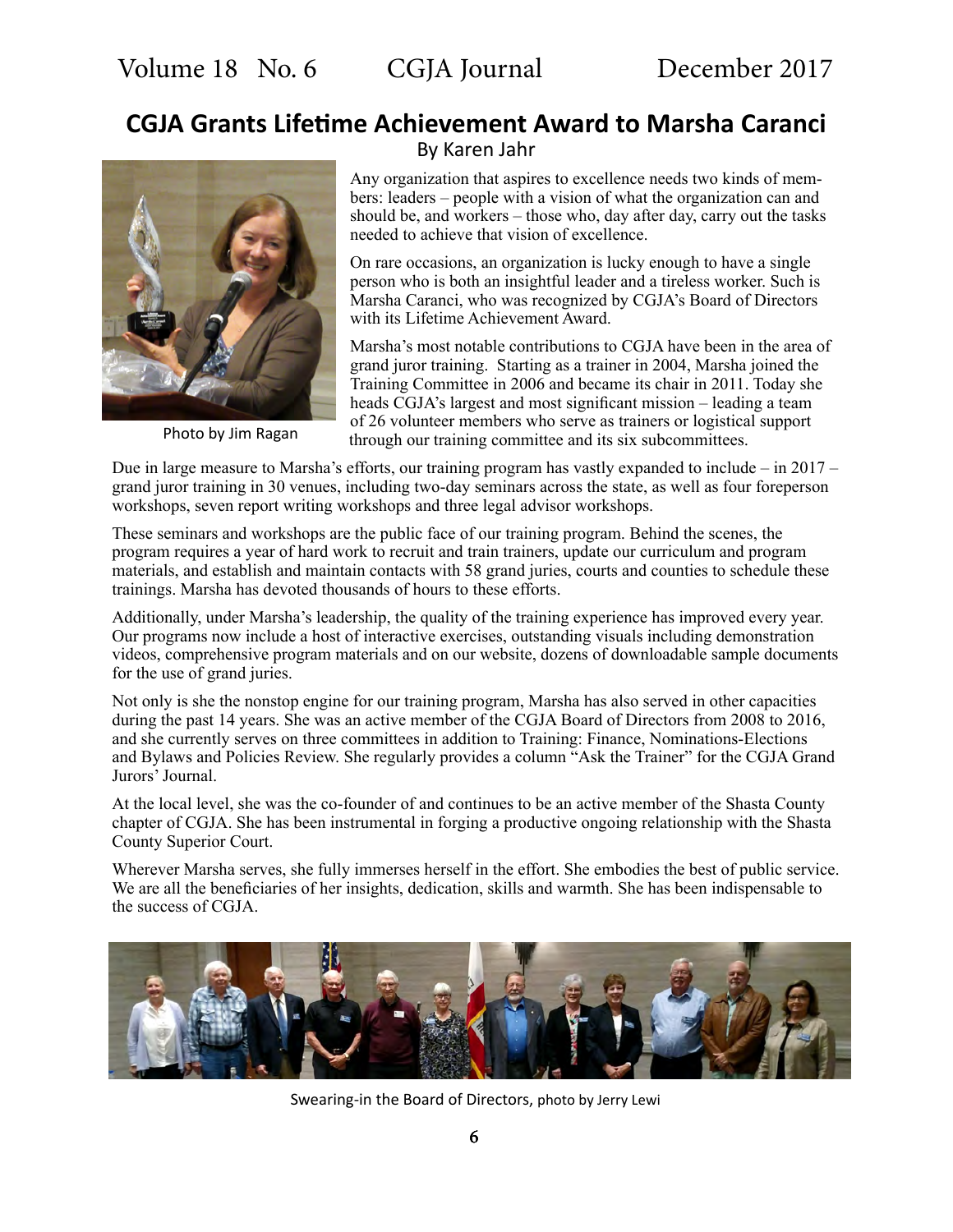# **Marijuana, the California Conundrum David Eyster, District Attorney, Mendocino County**

Advice to Grand Juries: Pay vigilant attention to

- government-based conflict of interest.
- allocation of taxation and fees (e.g., law enforcement and code enforcement emphasis versus new programming).
- "new rules" in each governmental entity (e.g., youth protections, school protections, community quality of life).
- environmental protections (e.g., banned chemicals use, airborne carcinogens, transitory conditions).

These were the marijuana takeaways from David Eyster's riveting presentation on the conference's second day. The Mendocino district attorney listed the four enforcement priorities of his office: Prosecuting growing on public land, trespass growers on private land, resource degradation and "pure profiteers." The legal changes that go into effect on January 1 only change the last one – "pure profiteers" shifts to "unli-

censed profiteers."



Davis Eyster, photo by Jim Ragan

Referring to potency and purity, he described the increase in THC (tetrahydrocannabinol) strength from the 10% THC of the past, and detailed the process for creating BHO -- Butane Honey (or Hash) Oil. The process results in a marijuana product that can be 90% THC (in contrast with the more general 30% in dried marijuana). The butane process not only creates a dangerous drug, but the process itself is extremely dangerous because of butane's flammability.

Reviewing the history of marijuana, it became clear that the failure to develop straightforward and consistent guidelines for its production and sale has resulted in a nightmare of enforcement. There are 583 jurisdictions in California alone. The small growers will soon be replaced by large corporations (e.g., Phillip Morris). The Emerald Triangle (Trinity, Humboldt and Mendocino counties) is already experiencing an economic decline as marijuana prices drop in response to over cultivation. At present, neither the state nor the federal government is directly addressing the likely consequences (not to mention the unanticipated ones) of legalizing recreational marijuana.

The handout PowerPoint that he provided attendees will be available on the CGJA website under "Chapter Resources" (when the new site is up).

For more information on some of the steps that the state has taken, see

Dept. of Fish and Wildlife Cannabis Program *[www.wildlife.ca.gov/Conservation/Cannabis](https://www.wildlife.ca.gov/Conservation/Cannabis )* California Cannabis Portal – Licensing *[cannabis.ca.gov/licensing/](https://cannabis.ca.gov/licensing/)*



Audience, Day 1, photo by Peter Andrews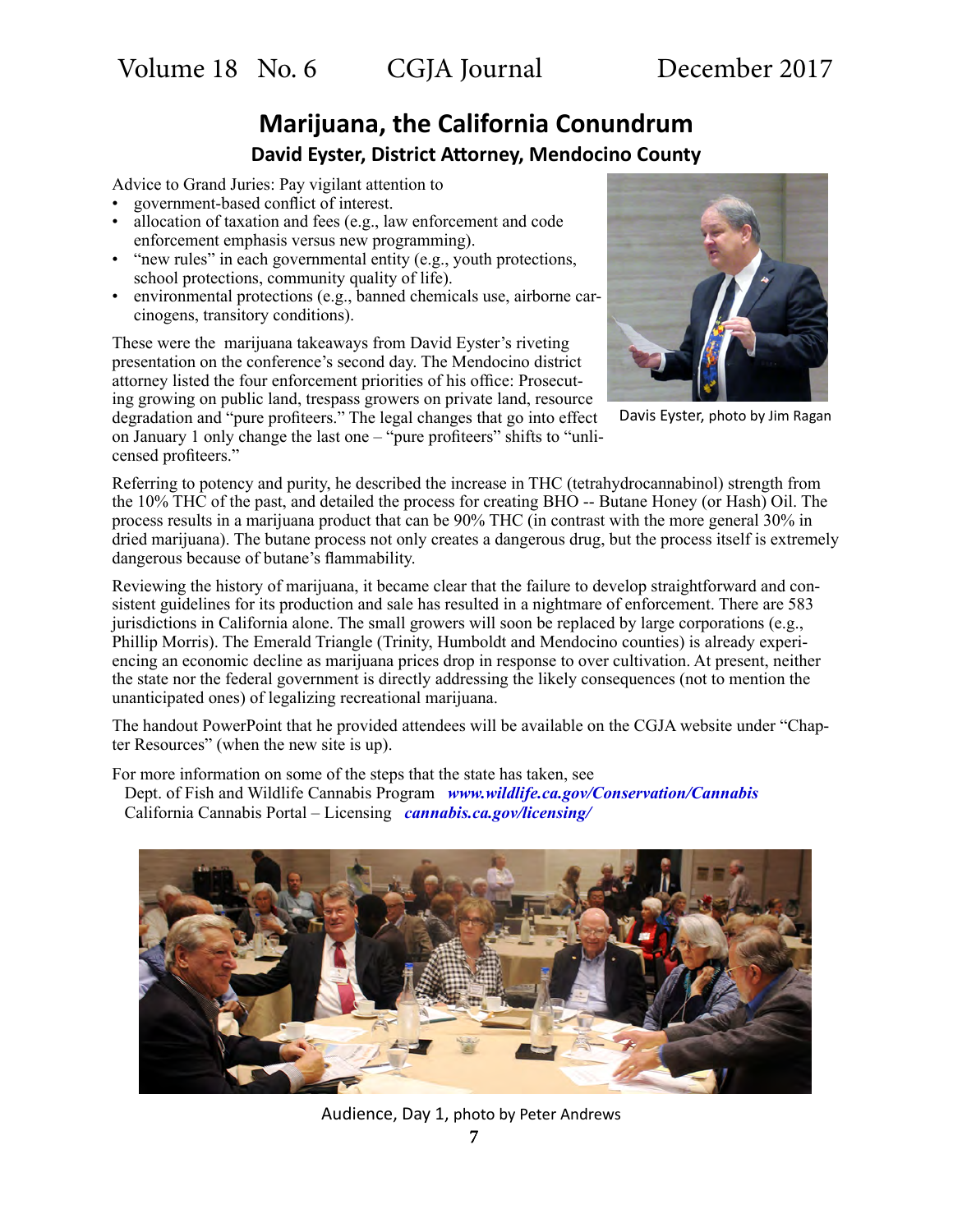# **News from around the State**

## **Contra Costa Chapter-** by Ken Hanna, President

A R B.

The Contra Costa Chapter was honored to have Debora Allen, the newest Bay Area Rapid Transit Board Member (BART) as our guest speaker. Also attending were members of the Alameda Chapter and sitting grand jurors from Contra Costa.

Debora is a breath of fresh air on a gridlocked board. For years the BART Board has been making decisions without considering the consequences. Ms. Allen hopes to make the public aware of some of these decisions and influence the current board's thinking.

Examples of this decision making are the turning down of state funds for additional parking at impacted stations and selling BART property designated for parking to high density apartment developers. Further evidence is that BART cars have been used for 47 years without any significant modernization. The cars are old, the tracks are noisy and deteriorating, and riders complain of filthy cars and stations. New prototype cars have been delivered, but have not passed safety tests. It is not known when they will be operational.

Crime on BART is at an all-time high — for eample, groups of teens jumping the turnstiles, robbing passengers and escaping at the next stop. BART police are hampered by the board's limiting what they can do. Additionally, the BART police are 39 officers short of a full force.

The challenge for grand juries is that BART operates in many counties: Alameda, Contra Costa, San Francisco, San Mateo and recently Santa Clara. There may be report opportunities for grand juries in each of the affected counties when they limit their scope to their county only.

## **Butte Chapter** - by Jerry Kunkle, President

The Butte Chapter has been busy during November. Both Joe Putyrae and John Welton, our primary speakers, addressed the afternoon and the morning Lions in Oroville. Cindy Hightower is working on more. Implementation Review chairperson, Denise Hopper, received three responses to follow-up letters: from the Sheriff, Public Works, and Behavioral Health. Members found them to be acceptable and honest responses. Jerry Kunkle and Ken Fleming reported on the CGJA Annual Conference in Monterey and noted that an Introductory Member, Kevin Tokunaga, attended the conference. We look forward his meeting the rest of the group.



# **Public Education Committee Needs You -** *or your resources*

The newly formed CGJA **Public Education Committee** needs your help collecting presentations, speeches, podcasts or other materials that you use in your public outreach activities. Send your documents, links, etc., to *[cgjapublic@gmail.com](mailto:cgjapublic%40gmail.com?subject=CGJA%20Public%20Education%20Committee)*. The committee's first goal is to establish a database of outreach resources.

Educators, chapter members and other interested parties — please join us for a teleconference meeting on January 9, 2018, at 4:00 PM. Send email to the address above for further information and conference dial-in instructions. We will discuss how best to disseminate resources and possible public education curriculum development.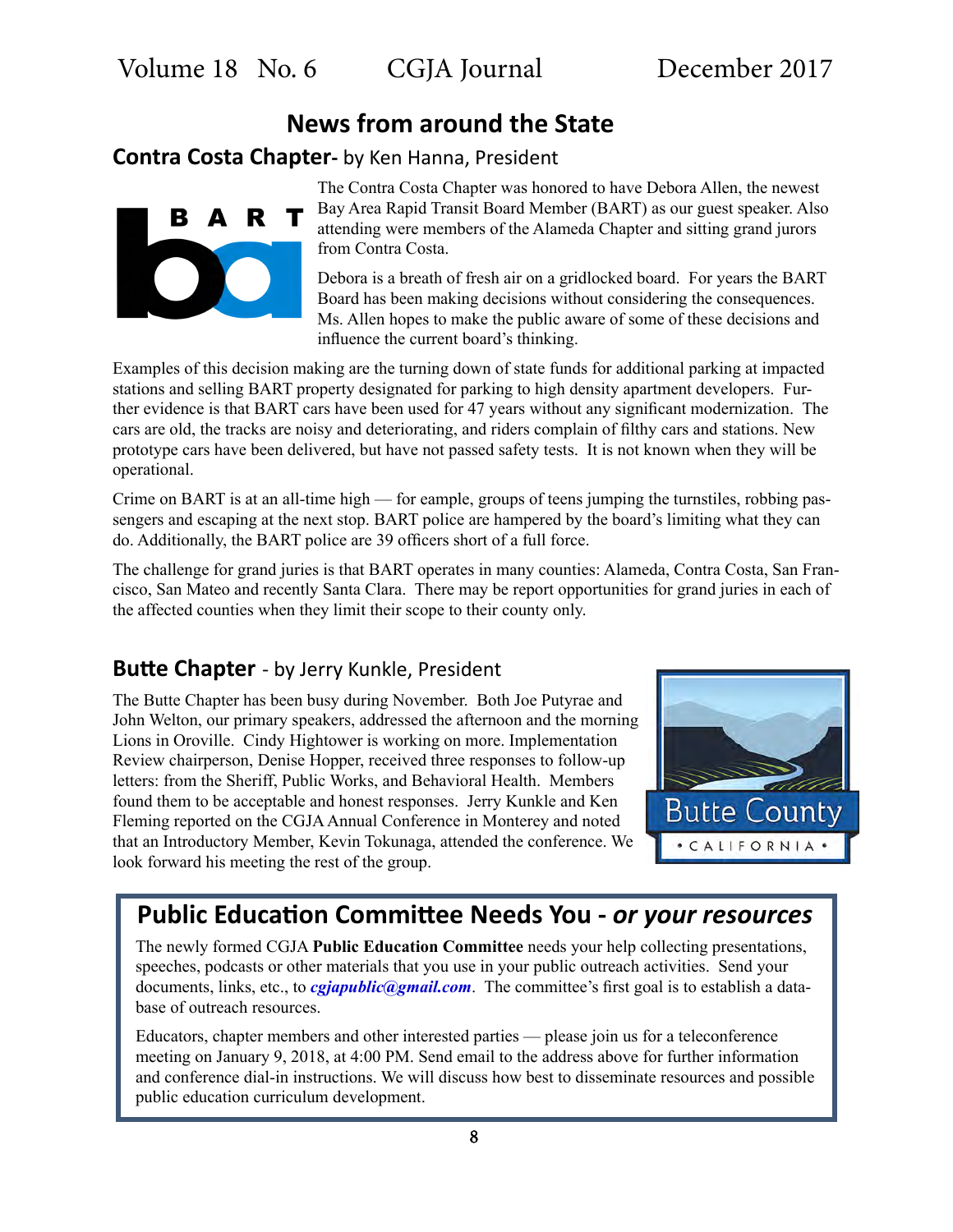## **Ask the Trainer** By Marsha Caranci, CGJA Training Chair



*This regular column allows the CGJA Training Team to share with Journal readers our responses to some of the questions we receive from grand jurors. Please remember the following: Our trainers are happy to answer questions in their areas of expertise and may be contacted by using the information in Tab 8 of our training manual; you may not take any response as legal advice; and you should contact your local legal advisors to answer any question that might divulge confidential information.* 

*Please submit your questions to me at [cgjatraining@cgja.org](mailto:cgjatraining%40cgja.org?subject=Ask%20the%20Trainer). The Training Team's response to your question might appear in a future edition of the Journal.*

*Q. Our grand jury just completed our required inquiry into the condition of the state prison in our county. What is the next step? We learned in our training that a report is not required, but can we issue one anyway?*

A. As you have noted, the requirement found in PC §919(b) refers only to the inquiry, so no report is necessary. If the grand jury identifies issues that require further investigation, it is our belief that you do have the authority to conduct a more thorough investigation of the state prison facility and issue a report. We know of no legal authority for the grand jury to be able to require the warden of the state facility to respond, but you could request a response. You may wish to consult with your own legal advisor on this issue.

If, however, the jury has taken a tour of the county or city jail, you do have the legal authority to issue a report and require responses to any of your findings and recommendations that identify problems you might uncover, so long as you have conducted a full investigation that includes interviews and document reviews. We believe that a report should not be issued based only on a tour. You can, however, note in your end-of-term consolidated report that the grand jury took on the activity of touring local detention facilities, but avoid writing any report that might include unverified information.

*Q. Our grand jury is getting push back and delays when we request documents. We think we are entitled to the documents under the Public Records Act. How can we get the government entity to be more responsive to our requests?*

A. The grand jury (as well as any member of the public) has access to most public records, but the grand jury has even broader access in some cases. In the 2016/2017 CGJA Training Manual, in tab 4 at pages 10-12, you will find information on the Public Records Act. The grand jury does not have a right to a more timely delivery of copies of the documents than is reasonable for any other member of the public.

You may wish to ask your legal advisor for assistance in making a formal public document request for the documents you are having trouble obtaining. If you are requesting documents not generally accessed by the public, a subpoena can be used if necessary. Again, you would want to consult with your legal advisor for help in this area.

#### *Q. Does the requirement in Penal Code §916 that grand jury interviews be attended by no fewer than two grand jurors extend to other interactions with the public, such as picking up documents, making document requests or attending public meetings?*

A. We believe that this "rule of two" generally applies when the grand jury engages with someone in the public. So, if no substantive engagement takes place (such as just picking up documents at the front desk) it is probably okay for a single juror to take on this task; however, the juror should be careful not to engage in any conversation regarding the investigation. If a conversation takes place during a verbal request for documents, two or more jurors should be present.

As a best practice, we believe that if a public meeting is being attended for purposes of gathering potential information to be used in a grand jury investigation, two or more jurors should attend, even if no conversation takes place.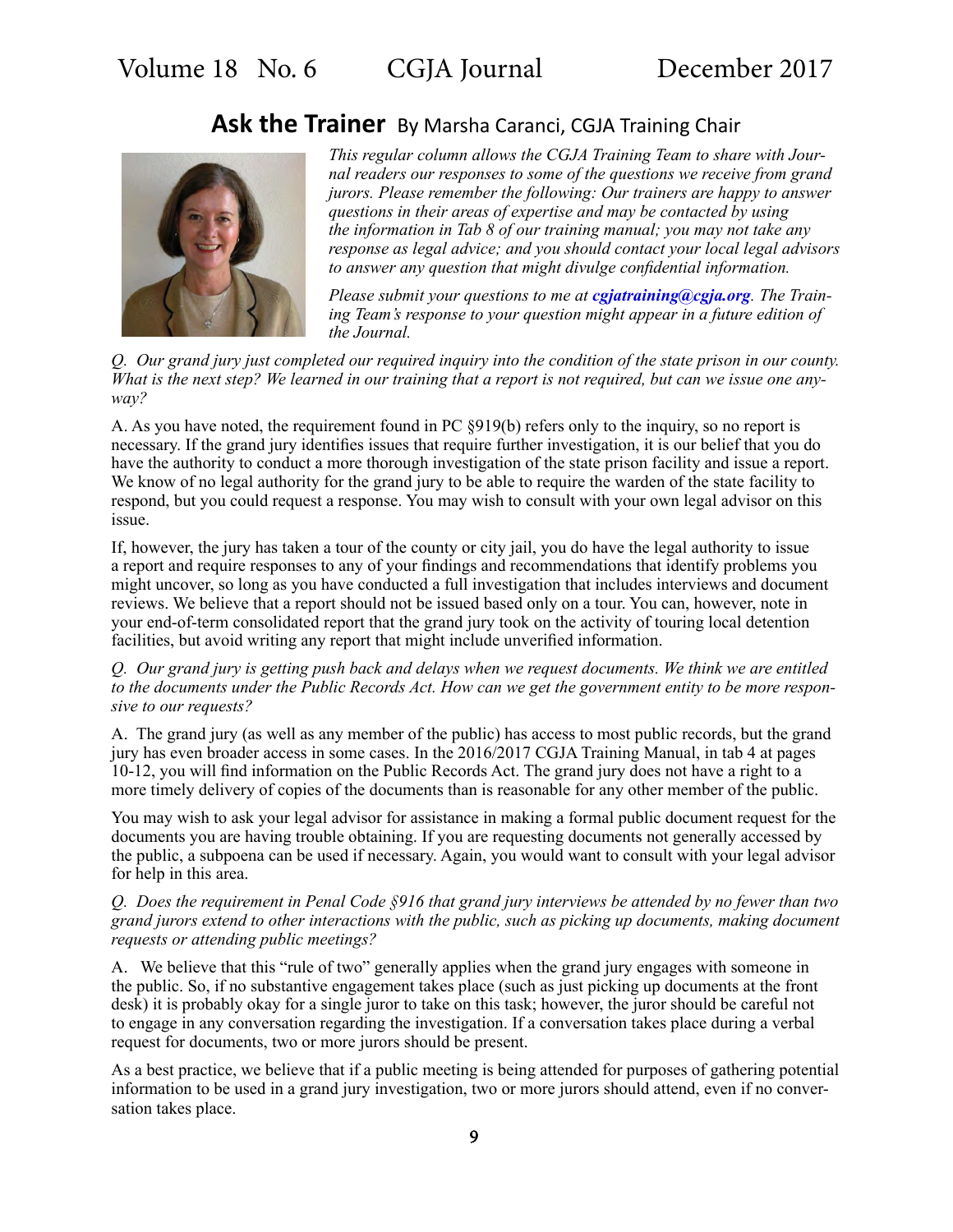# **2017 CGJA Standing Committee Annual Reports**

**ANNUAL CONFERENCE -** oversees the planning and management of the association's Annual Conference as authorized by CGJA policy. *Chair, Lloyd Bell*

This role includes oversight of the activities of the hosting chapter or independent association (the "host") regarding program development, enlistment of volunteer support, financial management, publicizing of the event, registration, and associated tasks. This committee provides guidelines and assistance to the host, ensuring that the annual conference advances the association's charitable and educational purposes and Mission Statement and that the conference itself is self-supporting.

Each year, the committee solicits a "host" chapter to create an informative and interesting conference in conjunction with the required annual meeting of CGJA. As was the case in 2016, no chapter or association volunteered for this role for 2017, so the CGJA Annual Conference Committee took charge.

If your chapter would like to consider hosting a future annual conference in your county, please let me (Lloyd) know. Our committee will be happy to assist you to make it the success we all anticipate.

**AWARDS -** establishes and administers all CGJA awards and recognition, with the exception of the Lifetime Achievement Award which falls within the purview of the Board of Directors. *Chair, Joann Landi*



This year the CGJA presented

two Excellence in Reporting (EIR) awards and the Angelo Rolando Service Award (ARSA) - see pg. 2).

The committee is comprised of subcommittee chairs, each representing an award categoriy. Subcommittee members need not be members of the committee.

We urge our colleagues to consider presenting awards at their regional or chapter/association meetings. While certain awards must be presented at the Annual Conference, i.e., the EIR and Rolando awards, **Local Achievement** and **Certificates of Special Recognition** awards can be presented at a local or regional meeting. This may permit more community people to be present to enjoy the proceedings and congratulate the honoree.

**FINANCE -** works with the president, treasurer, and committee chairs to develop the annual budget and provide oversight of other financerelated information and activities of the association. *Chair, Lloyd Bell*



The committee actively recruits for new members familiar with financial management principles, the nonprofit legal environment, accounting software, and administration.

This year the committee

- conducted a successful 2016 year-end donation solicitation campaign.
- conducted a monthly review of CGJA financial records and transactions.
- compiled and obtained approval of the 2017 CGJA budget.
- coordinated with Membership Relations Committee (MRC) to gather contact information for tax-filing purposes.
- coordinated with MRC to insure timely reminders to chapters concerning their tax-filing obligations.
- filed *IRS CP119 Form* to update subsidiary CGJA chapter nonprofit status.
- filed updated *Entity Numbers for Subordinates to CGJA* with the California Franchise Tax Board.
- led board approval for the assistant treasurer position.
- coordinated with the web design team to facilitate changes to store operations.
- updated Finance Committee procedures to comply with the revised CGJA Policy Manual.
- assisted with the update to the Chapter Formation Guidelines.
- successfully implemented and managed Pay-Pal for all credit card processing.

Priorities for 2018 will focus on continuing to interface with all CGJA committees to streamline operations, enhance organizational efficiencies and make related recommendations to the CGJA Board.

The committee will

- conduct a monthly review of CGJA financial records and transactions.
- conduct a general review of all 2017 transactions.

 *(continued on next page)*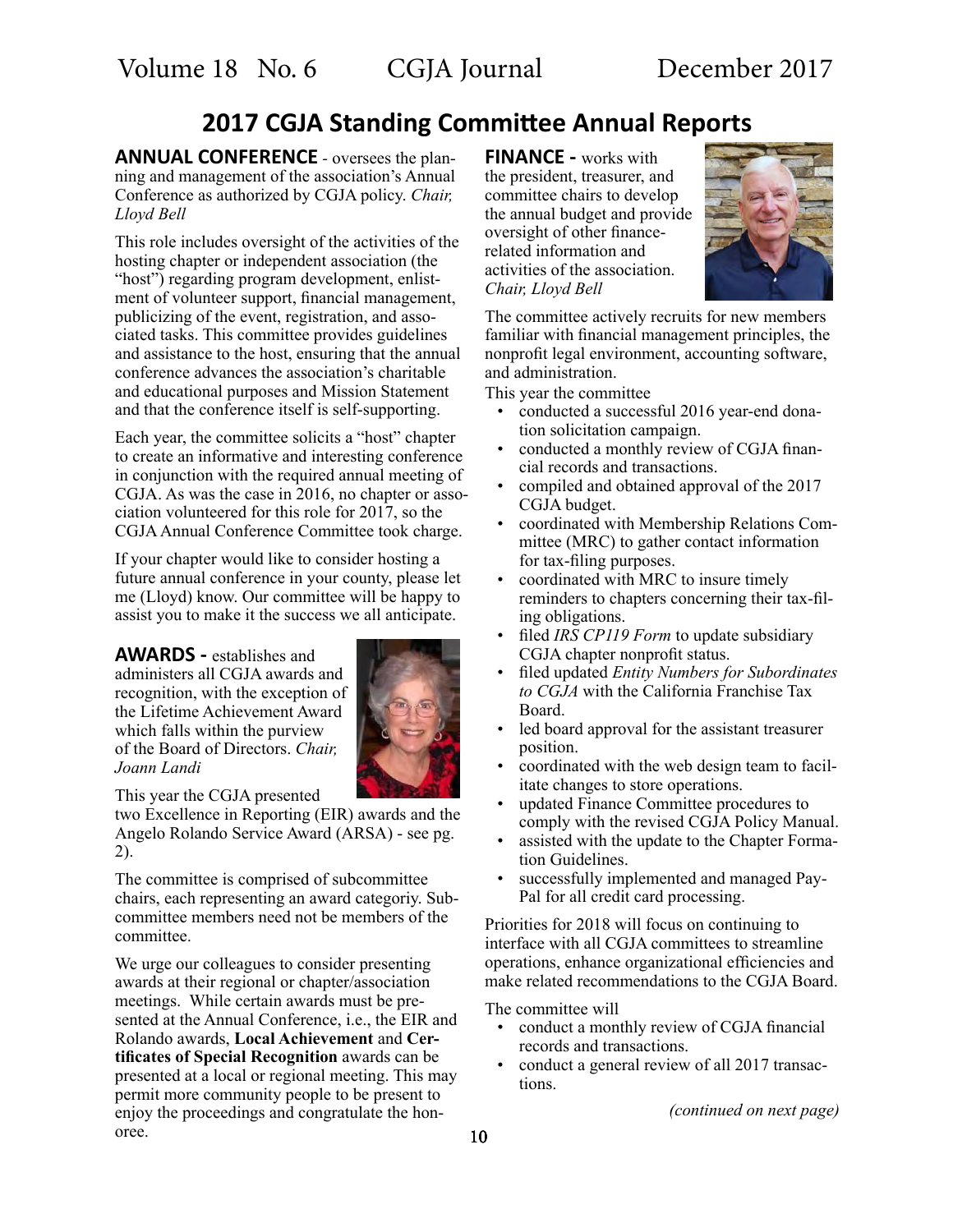*(continued from preceding page)*

- coordinate with MRC to gather point-of-contact information for tax-filing purposes.
- coordinate with MRC to remind chapters of the requirement for timely completion of tax-return and corporate filings.
- oversee and manage PayPal for all credit-card processing.
- work with MRC and Public Relations Committee (PRC) to ensure that online purchases of memberships and other store purchases operate smoothly.
- compile and facilitate approval of 2018 CGJA budget.
- file *IRS Form CP119* to update the nonprofit status of subsidiary CGJA chapters.
- file updated *Entity Numbers for Subordinates to CGJA* with the California Franchise Tax Board.
- prepare and submit an annual Financial Report for the CGJA Board and membership.

## **LEGAL AND LEGISLATIVE RESOURCES**



**-** answers questions submitted by grand juries, grand jurors, CGJA chapter members, legal advisors to grand juries, and court personnel. *Chair, Karen Jahr, (Larry Johnson was chair until August 2017)*

CGJA's Legal and Legislative Resources Committee (LLRC) is comprised of active and retired members of the California State Bar, CGJA members with experience in state legislative matters, and members of the CGJA training team.

As the members of LLRC are not in an attorney/ client relationship with any grand jury, the committee does not provide legal advice in response to the questions we receive. Instead, we make "best practices" suggestions based on the information submitted to us and on the collective experience of the members of LLRC.

This past year, LLRC has provided formal responses on a number of topics, including the propriety of "informational" reports, whether a grand jury can issue a public letter critical of a local government entity, Brown Act training for local officials, whether a witness is entitled to have counsel in the room during an interview, grand jury executive committees, media coverage of grand jury reports, and defamation actions against individual grand jurors. Individual LLRC members who are also trainers responded informally to many other inquiries when the answer could be limited to a referral to the text of the Training Manual or the Frequently Asked Questions (FAQ) page of the association's website.

Whether the response comes from the committee or one of its trainer members, we cite the applicable code section or provision of our training manual or information on CGJA's website. Grand juries and grand jurors are always advised to consult with their legal advisors.

Another function of the committee is to monitor legislation that could affect the grand jury system and provide an analysis of the bills to the board of directors. In 2017, there was no legislation of interest to grand juries.

LLRC also reviews and updates the FAQ page on CGJA's website each year, adding new questions and answers based on the inquiries we've received. We are responsible for the licensing and updating of the *Compendium of California Grand Jury Law.*  We write articles for the CGJA Journal. We review and comment on new or amended chapter bylaws. We analyze requests for amicus support or publication of appellate decisions and provide our analysis and recommendations to the board of directors.

### **MEMBERSHIP RELATIONS**

**-** nurtures good relations with chapters and members, thereby encouraging both existing members to renew their membership and others eligible for membership to join the California Grand Jurors' Association. *Chair, Rich Knowles*



To accomplish this mission, the committee developed the following statement of the benefits of CGJA membership.

This organization, formed in the early 1980s, is composed of current and former grand jurors from throughout the state.

 *(continued on next page)*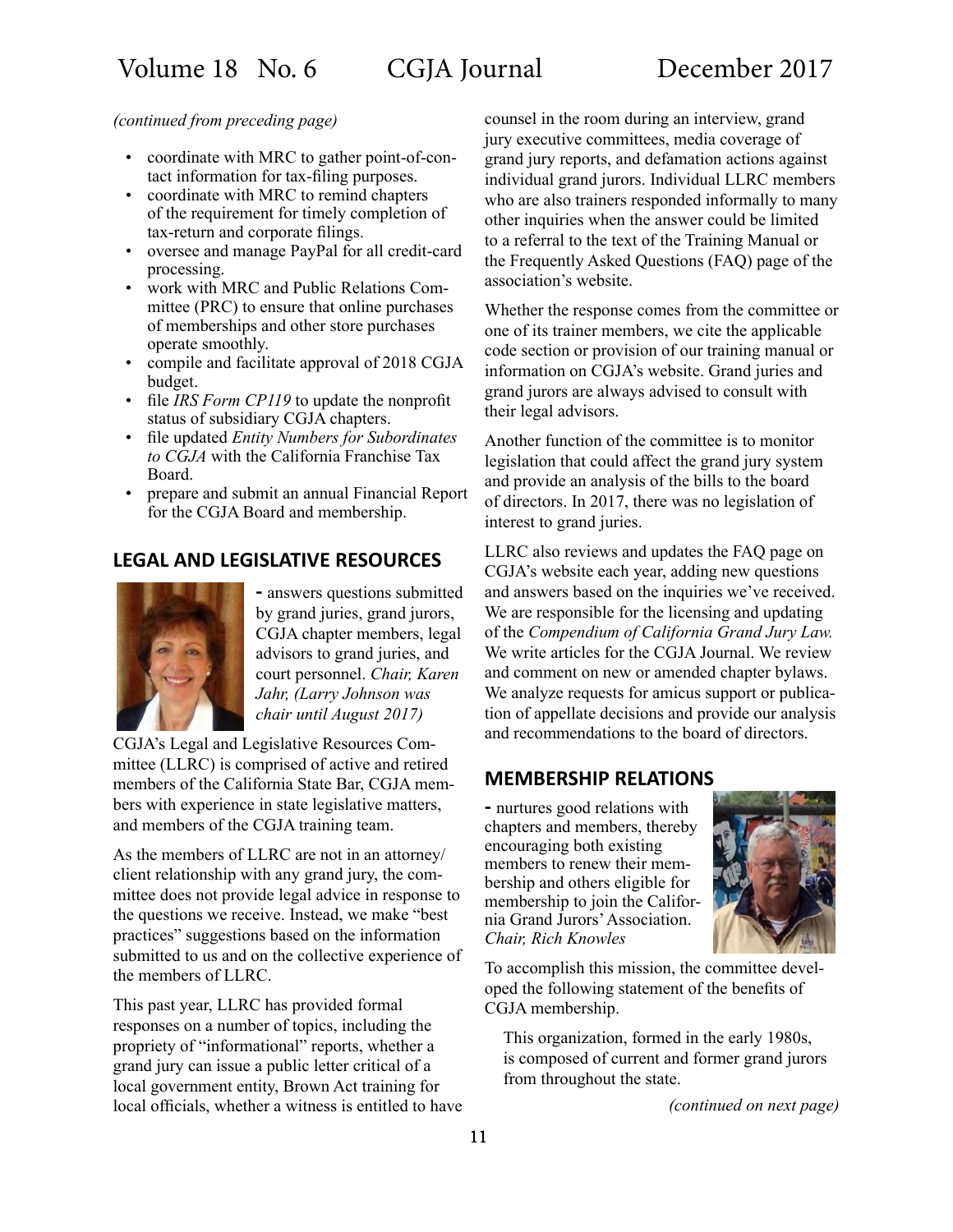#### *(continued from preceding page)*

The mission is "to promote, preserve, and support the grand jury system through training, education, and outreach."

The membership of this all-volunteer  $501(c)(3)$ organization accomplishes the above mission, in part, by the following actions:

- 1. Developing and conducting, statewide training of incoming grand jurors
- 2. Conducting Legal Advisor Workshops
- 3. Making presentations at the annual Presiding Judges and Court Executive Officers Court Management Institute.
- 4. Managing a website packed with useful resources for jurors and members
- 5. Maintaining a standing Legal & Legislative Resources Committee
- 6. Providing a *Compendium of California Grand Jury Law*
- 7. Publishing a bimonthly newsletter, the *Grand Jurors' Journal*

The effectiveness of our grand juries in executing the civil grand jury's watchdog function over local governments is directly related to the training of grand jurors and the resources at their disposal.

To facilitate membership renewal, we changed the computer tools we use to track membership to make sure that every member gets an email each of the two months prior to their renewal date. Then, if they have not renewed, a letter is sent. Each of these communications asks the member to renew and provides information on how to do so.

We care about our chapters and their health. All of us are doing what we can to support the grand jury process in California, and our largest source of new members is our chapters. So, what is good for the chapters is good for CGJA.

To help chapters in their recruitment, upon request by a chapter officer, we will provide a list of past and present members of CGJA who live in their county. This list includes Introductory Members (current jurors that have signed up with us for free non-voting membership). There are also chapter members who are not members of CGJA. The benefits statement will help us recruit those indi-

viduals. CGJA has a new chapter this year from Alameda County which has 11 new CGJA members.

To better understand what our chapters are doing this year, we conducted a quick survey asking chapter presidents if their chapter did the things we could think of that chapters do. The survey results were included in the October *Grand Jurors' Journal.*



**PUBLIC RELATIONS -** furthers CGJA's mission as the main conveyer of information about CGJA to our members, our chapters, grand juries, and others interested in our unique California Grand Jury system. *Chair, Jim Ragan*

In 2017, we welcomed two new committee members: Dorothy Schlitz (San Luis Obispo County) and Barbara Sommer (Yolo County).

Our most intensive activity this year has been to modernize our website, implementing the latest internet technology to make the website a more inviting resource and information tool for our many target audiences. Check it out at *[cgja.org](http://cgja.org)*. Special thanks to PRC members Larry Herbst, Dianne Hoffman, and Barbara Sommer for spearheading this effort. Herbst is succeeding Jerry Lewi as webmaster.

With respect to website content, PRC has continued to work with the Training Committee in administering our "Jury Resources" page, which now includes 64 sample documents for grand jurors about rules and procedures, administrative matters, correspondence, complaints, investigations, and report writing; 10 documents and links about local governments in California; 23 links to other useful websites; and 56 responses by the Legislative and Legal Resources Committee to frequently asked questions from grand jurors, CGJA members and chapters, court personnel, and legal advisors about grand jury functions and procedures.

Our website's "Chapter Resources" page consists mainly of chapter-developed documents in implementation review, juror recruitment, juror orientation, and administration. Our hope is that chapters will use this page to share information

*(continued on next page)*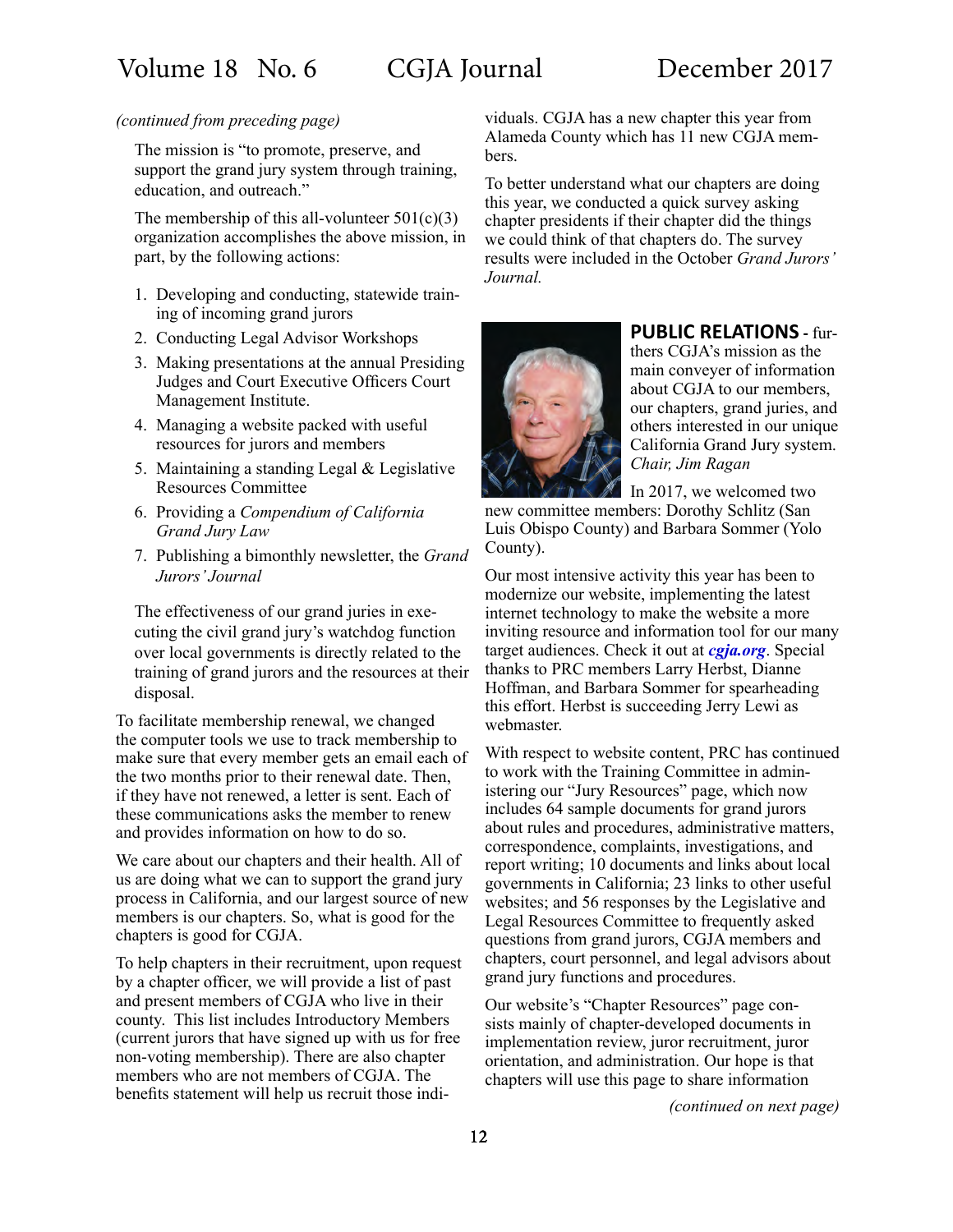#### *(continued from preceding page)*

on what works – and what doesn't – in these (and other) topics.

Our website's Newsblog, begun in late 2008, now houses over three thousand news articles pertaining to California civil grand juries – mostly on their reports and published comments about them.

Reading them, one usually gets the sense that grand jury reports are stimulating discussion – and that many are resulting in positive change, although it may not be immediate.

The *Grand Jurors' Journal* continues as a vibrant information vehicle to reach our members, current grand jurors, and court and county staffs.

We have a new *Journal* production assignment. Barbara Sommer has succeeded Jerry Lewi (editor) and Diane Masini (design/layout).

Under the CGJA Board of Directors' action, representatives of the Public Relations and Training committees formed a Grand Jury Survey Work Group to create and conduct a survey of grand juries to help CGJA maintain and improve its support to grand juries through training, our website, the Journal, and other means. CGJA last conducted such a survey in 2004. Forepersons of 49 of 58 grand juries responded. We reported survey results in the August 2017 edition of the *Journal.* We will use the results to continue to improve how we can best support grand juries (and our chapters).

You'll note that Jerry Lewi and Diane Masini are "retiring" from their long-time commitments to producing our website and the *Journal*. They have been the engines for much of what PRC does. I say "retiring" in quotes because they are still active committee members.



**TRAINING -** develops and conducts annual training programs for new grand jurors presented at statewide locations. *Chair, Marsha Caranci*

We trained nearly 1,000 jurors and alternates from

all but six counties at 33 different venues, including three regional seminars, 26 on-site locations, and four Foreperson and Pro Tem Workshops. In the fall Report Writing Workshops, we trained another

350 or more jurors in seven locations throughout the state. These workshops cover every detail of how to write meaningful, compelling, and effective reports.

For the second year, we held three Legal Advisor Workshops, bringing together grand jury legal advisors to discuss ways to improve their service to the grand juries they support. Feedback on these workshops has been extremely favorable.

Every year we ask those being trained for feedback on our seminars so that we can continue to improve the program. We take these comments seriously and revise our materials accordingly. This year the comments were very complimentary, with excellent overall ratings. The most common suggestions are that we provide more interaction and varied instructional techniques. We have added a number of interactive exercises over the past two years and will continue to do more of that in the future.

In addition, we have added a new short video to our Report Writing Workshop which demonstrates how to conduct an exit interview, something that we encourage grand juries to do.

We are also exploring new instructional methods such as videos on selected topics to augment our regular training over the course of the grand jury year. Two such videos are now in the filming stage.

We added four new trainers to the staff this year, and last year's new trainers all conducted classes on their own this summer. Our training staff, now at 21 members and growing, is becoming more geographically diversified, which will reduce travel time and mileage in the coming years.

We also have four other volunteers who, while not trainers, are members of the Program/Workshop Subcommittee and who do so much for our program.

I sincerely thank all the trainers and volunteers who work so hard throughout the year on our curriculum and skill development, who travel many miles to training venues at all times of the day and night, and who willingly take care of all the logistical details such as hauling the training materials and equipment we need for our presentations. It is a herculean task, especially considering that we are all volunteers. We are passionate about training new grand jurors, and we appreciate the positive support the jurors, the courts, and all CGJA members show for our program.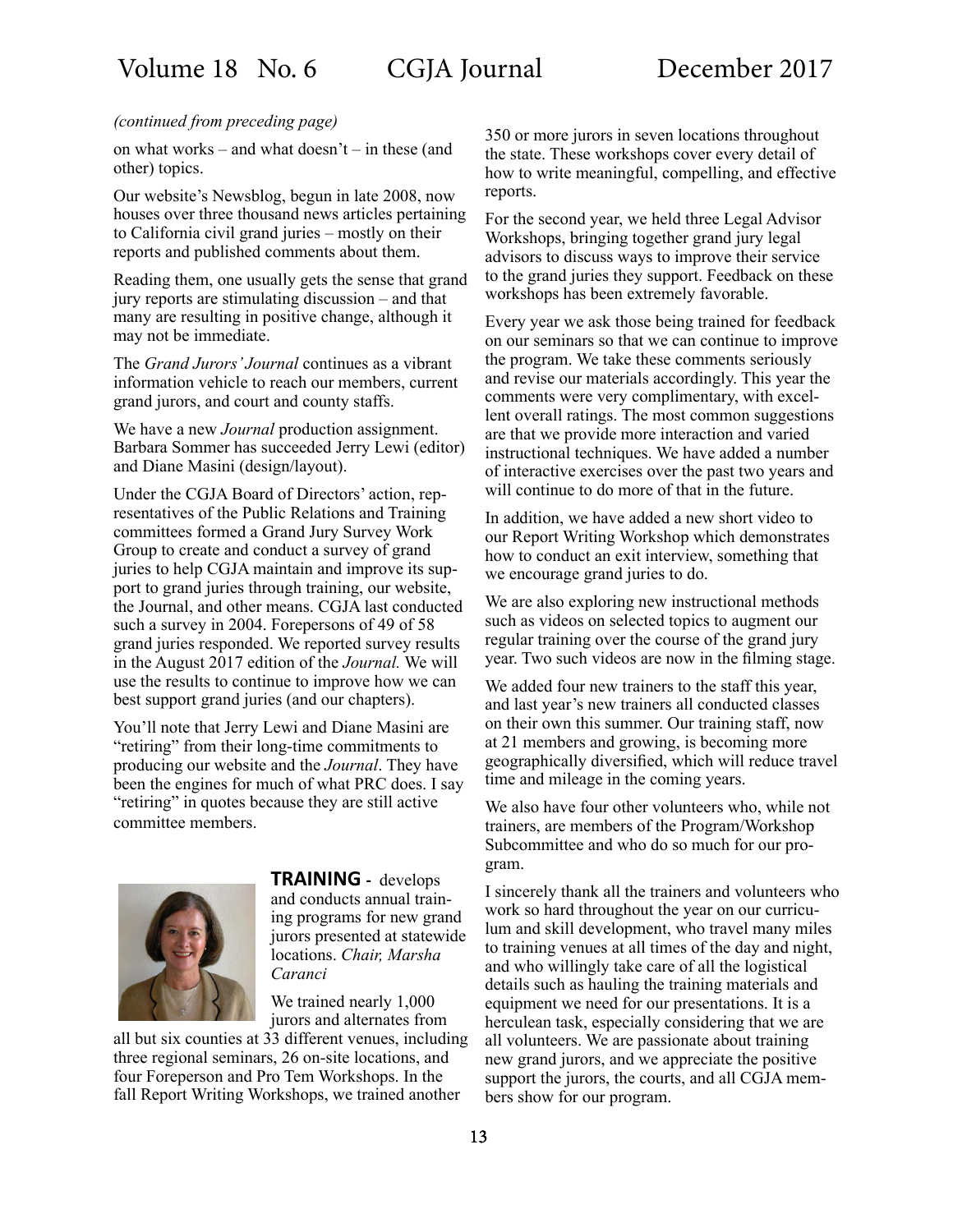| <b>CGJA Officers and Chapter/Association Presidents</b> |                        |                      |                    |  |  |
|---------------------------------------------------------|------------------------|----------------------|--------------------|--|--|
| <b>President</b>                                        | <b>Vice President</b>  | <b>Secretary</b>     | Treasurer          |  |  |
| Andi Winters                                            | Llovd Bell             | Jim Ragan            | Medsie Bolin       |  |  |
| andicgiabod@gmail.com                                   | lloyd.bell@comcast.net | jimragan@charter.net | treasurer@cgja.org |  |  |

## **Chapters and Associations Directors** Alameda Janet Clark michiganthyme@att.net **Nichameda** SOUTH Butte Jerry Kunkle sjkunkle@hotmail.com Medsie Bolin, Fresno Contra Costa Ken Hanna krhanna@sbcglobal.net *treasurer@cgja.org* El Dorado\* Chuck Maclean camaclean1@sbcglobal.net Travis Gibbons, Santa Barbara Fresno Richard Allen rickfresno1@att.net *travisg444@cox.net* Humboldt Sam Giannandrea sggfg@sbcglobal.net Larry Herbst, San Luis Obispo Kern Mike Elliott melliott2@bak.rr.com *larryherbst488@gmail.com* Madera **Leanne Thomson** leannethomson@ymail.com | Lou Panetta, Monterey Marin Jack Nixon jgnixon@sonic.net *lpanetta@yahoo.com* Monterey Gary Breschini, Acting Coyote@CoyotePress.com **CENTRAL** Napa Paul Roberts pjroberts@sbcglobal.net | Lloyd Bell, Contra Costa Orange\* Roy Baker bakerrb3@cox.net *lloyd.bell@comcast.net* Placer **Karen Enghusen** Kartenghusen **kmtenghusen@hotmail.com** Rich Knowles, Contra Costa Sacramento Patricia Gayman pgayman@surewest.net *grichthek@gmail.com* San Bernardino\* Susan Brewster sbrew1106@charter.net | Joann Landi, San Mateo San Diego\* Melvyn Stein melvynstein@cox.net *joannelandi@aol.com* San Francisco Martha Mangolld martha.mangold@gmail.com **Barbara Sommer, Yolo** & Elena Schmid ms.eschmid@gmail.com *basommer@ucdavis.edu* San Joaquin Denise Mathews mathewsdcm@gmail.com NORTH San Luis Obispo Nancy Welts nwelts@yahoo.com **John Heckel, Humboldt** next of the numboldt San Mateo Barbara Arietta barietta@hotmail.com *Jh2@humboldt.edu* Santa Cruz Nell Griscom sgnell@yahoo.com Jerry Kunkle, Butte Shasta Phil Perry phillipperry@outlook.com *sjkunkle@hotmail.com* Solano Judy Calpo judycalpo@gmail.com Andi Winters, El Dorado Sonoma Peter Andrews tuesdaypeter@sbcglobal.net *andicgjabod@gmail.com* Sutter Beckie Jennings beckie.jennings@gmail.com Kathy Wylie, Mendocino Tulare Ron White marjat@sbcglobal.net *kathy@mcn.org* Yolo **James Painter** jpainter33@hotmail.com **AT-LARGE** Yuba Mike Boom mike@boomfamily.net and mike of the Jim Ragan

# *jmragan@charter.net*

\*Independent Past Grand Jurors' Association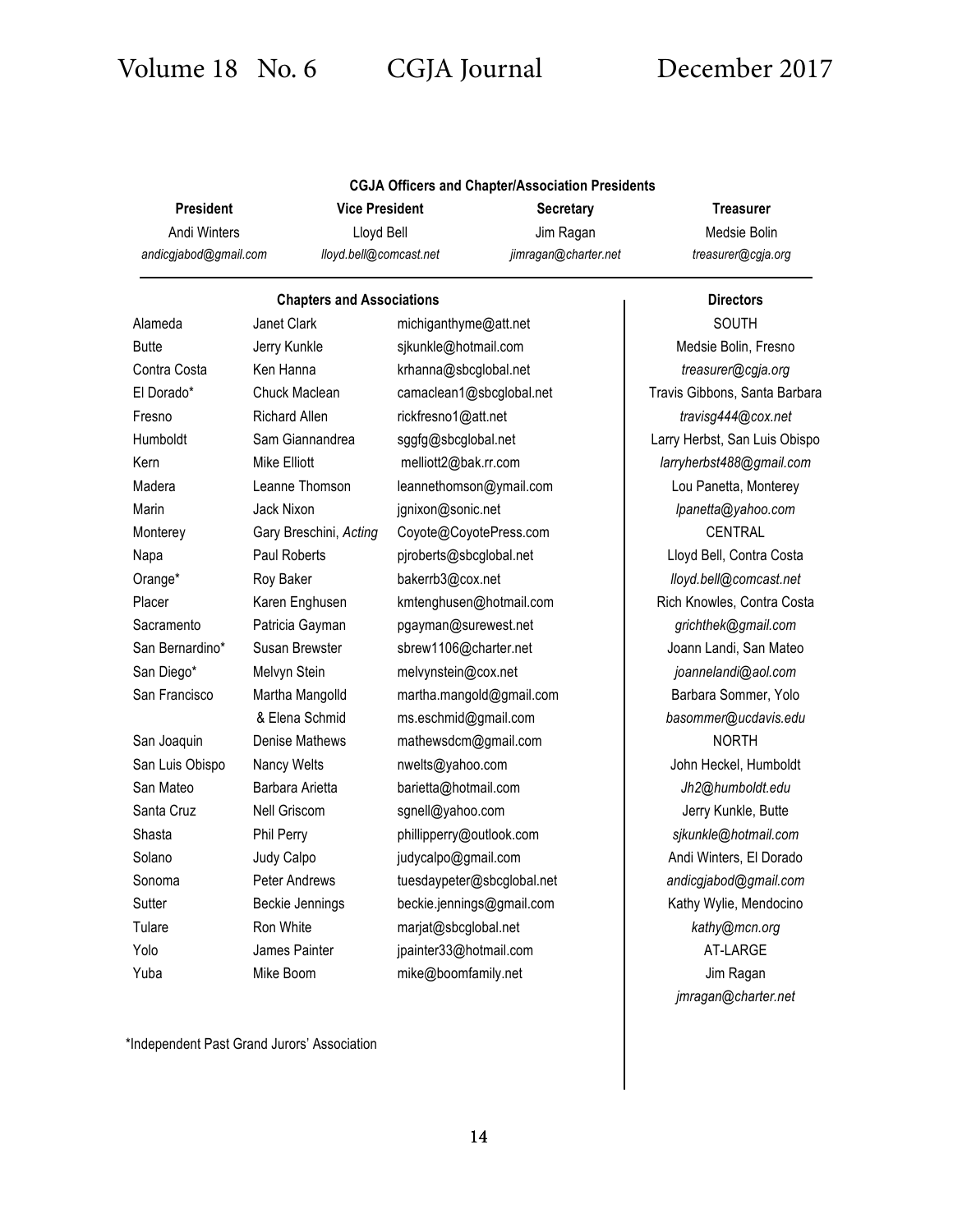| Volume 18 No. 6 |  |
|-----------------|--|
|-----------------|--|

| <b>CALIFORN</b><br>Join or renew online at <i>cgja.org</i><br><b>ANV<i>U.</i></b><br><b>California Grand Jurors' Association</b><br><b>Voting Member Application</b><br>To promote, preserve, and support the grand jury system through training, education, and outreach                                            |  |  |  |  |
|----------------------------------------------------------------------------------------------------------------------------------------------------------------------------------------------------------------------------------------------------------------------------------------------------------------------|--|--|--|--|
| New member $*$<br>Renewal<br>Donation<br>Check all that apply:                                                                                                                                                                                                                                                       |  |  |  |  |
| Check one: 12 month membership @ \$30   2 years or more (specify if more ___) @ \$25   Lifetime @ \$500                                                                                                                                                                                                              |  |  |  |  |
| Please type or print legibly                                                                                                                                                                                                                                                                                         |  |  |  |  |
|                                                                                                                                                                                                                                                                                                                      |  |  |  |  |
|                                                                                                                                                                                                                                                                                                                      |  |  |  |  |
|                                                                                                                                                                                                                                                                                                                      |  |  |  |  |
|                                                                                                                                                                                                                                                                                                                      |  |  |  |  |
| California County of Service _______________________Year(s) served on Grand Jury (e.g., 2000/01) _________                                                                                                                                                                                                           |  |  |  |  |
| Are you a member of a local chapter or association? Chapter/association                                                                                                                                                                                                                                              |  |  |  |  |
| Please consider adding a donation: \$ __________ Do you wish your donation to remain unpublished? Yes<br>N <sub>0</sub>                                                                                                                                                                                              |  |  |  |  |
| Make check payable to California Grand Jurors' Association or enter credit card information below                                                                                                                                                                                                                    |  |  |  |  |
| The California Grand Jurors' Association will not knowingly provide, sell, trade, transfer or in any other way deliberately<br>reveal any such private member information to any party outside of the California Grand Jurors' Association                                                                           |  |  |  |  |
| Applicable fees will be charged on returned checks                                                                                                                                                                                                                                                                   |  |  |  |  |
| Amount Enclosed________________ or                                                                                                                                                                                                                                                                                   |  |  |  |  |
| Credit Card amount____________(MC, Visa, AMEX, Discover, fill in the information below)                                                                                                                                                                                                                              |  |  |  |  |
| security code<br>from back of card                                                                                                                                                                                                                                                                                   |  |  |  |  |
|                                                                                                                                                                                                                                                                                                                      |  |  |  |  |
| Billing address (if different from above) experience and the set of the set of the set of the set of the set of the set of the set of the set of the set of the set of the set of the set of the set of the set of the set of                                                                                        |  |  |  |  |
| Signature <b>contract and the contract of the contract of the contract of the contract of the contract of the contract of the contract of the contract of the contract of the contract of the contract of the contract of the co</b>                                                                                 |  |  |  |  |
| CGJA is a California Nonprofit Public Benefit Corporation and designated an IRS Section 501(c)3 Tax Exempt Corporation.<br>CGJA annual membership dues of \$75 or less are of token value, not substantial, and fully deductible.<br>Contributions to the association are deductible to the extent permitted by law. |  |  |  |  |

**\*Individual (voting) membership** is open to any person who is serving or has served as a member in good standing on a county grand jury in California. Members elect a Board of Directors to conduct association business. Members are eligible to serve on association committees, attend the association's annual conference at locations throughout California and receive the *CGJA Journal,* containing periodic updates of association and grand jury developments.

**After you have completed this form, you can either 1.) Save the form and email as an attachment to: Treasurer** at treasurer@cgja.org **2.) Print and mail to:** California Grand Jurors' Association, 1017 L Street #320, Sacramento, CA 95814-3805 Attn: Treasurer

CGJA Membership Form Revised August 2016, Visit us at www.cgja.org